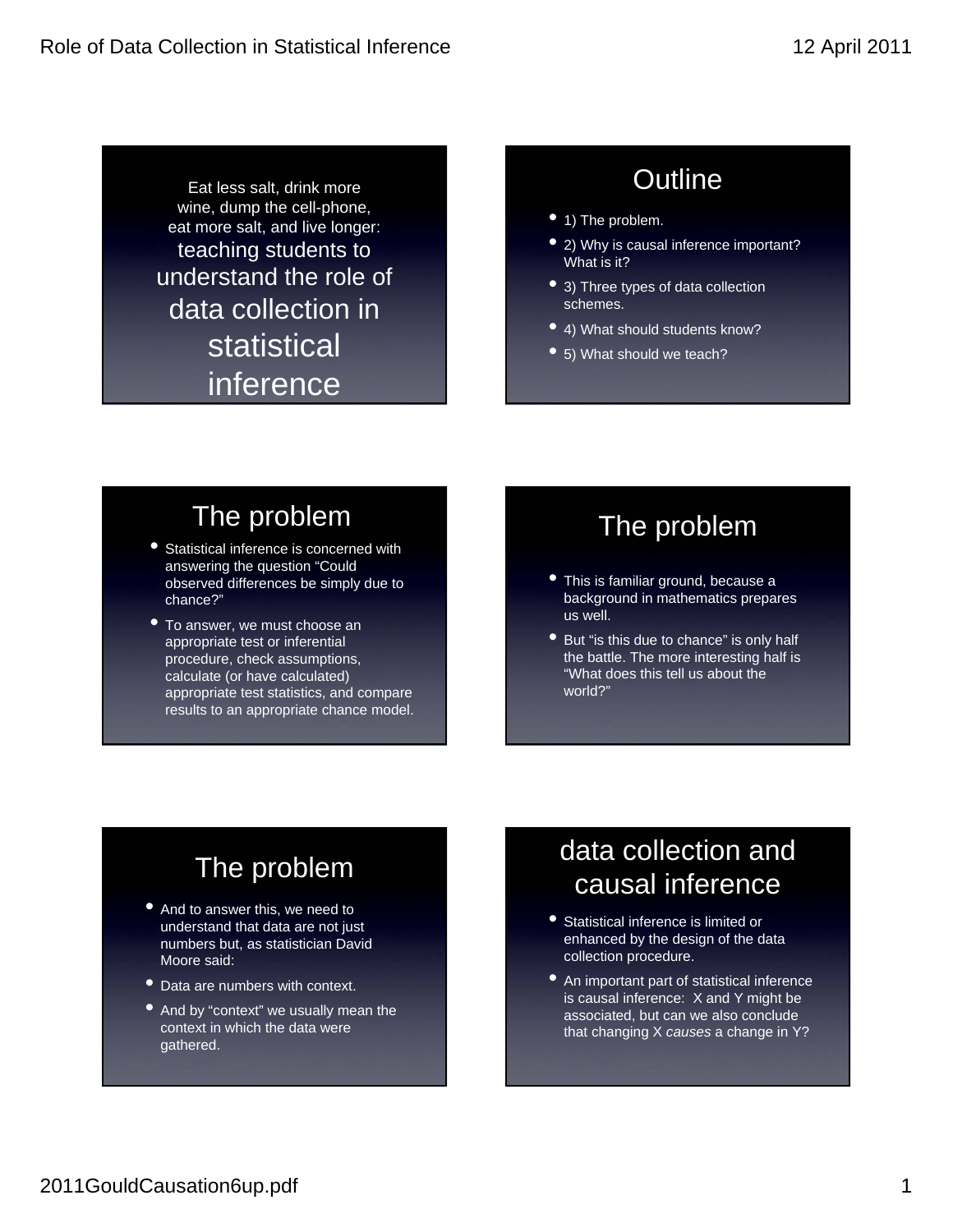





#### Others:

- cellphones causes brain cancer
- sleep deprivation impedes memory
- (moderate) alcohol consumption prolongs life
- humans affect climate change
- **•** abortion lowers crime rates
- **HIV causes AIDS**

### What is causality?

- If a change in the value of x *tends to* result in a change in the value of y, then we say x causes y.
- For example, if I change my status from "no flu shot" to "flu shot", then I am less likely to get the flu.
- Note that I could still get the flu, without invalidating the effectiveness of the vaccine.

### paradigm

- Two groups: Treatment and Control. Membership in these groups is recorded in a treatment variable.
- **Response variable compared across** the two groups.
- (But really, there can be multiple "treatments" and multiple "controls".)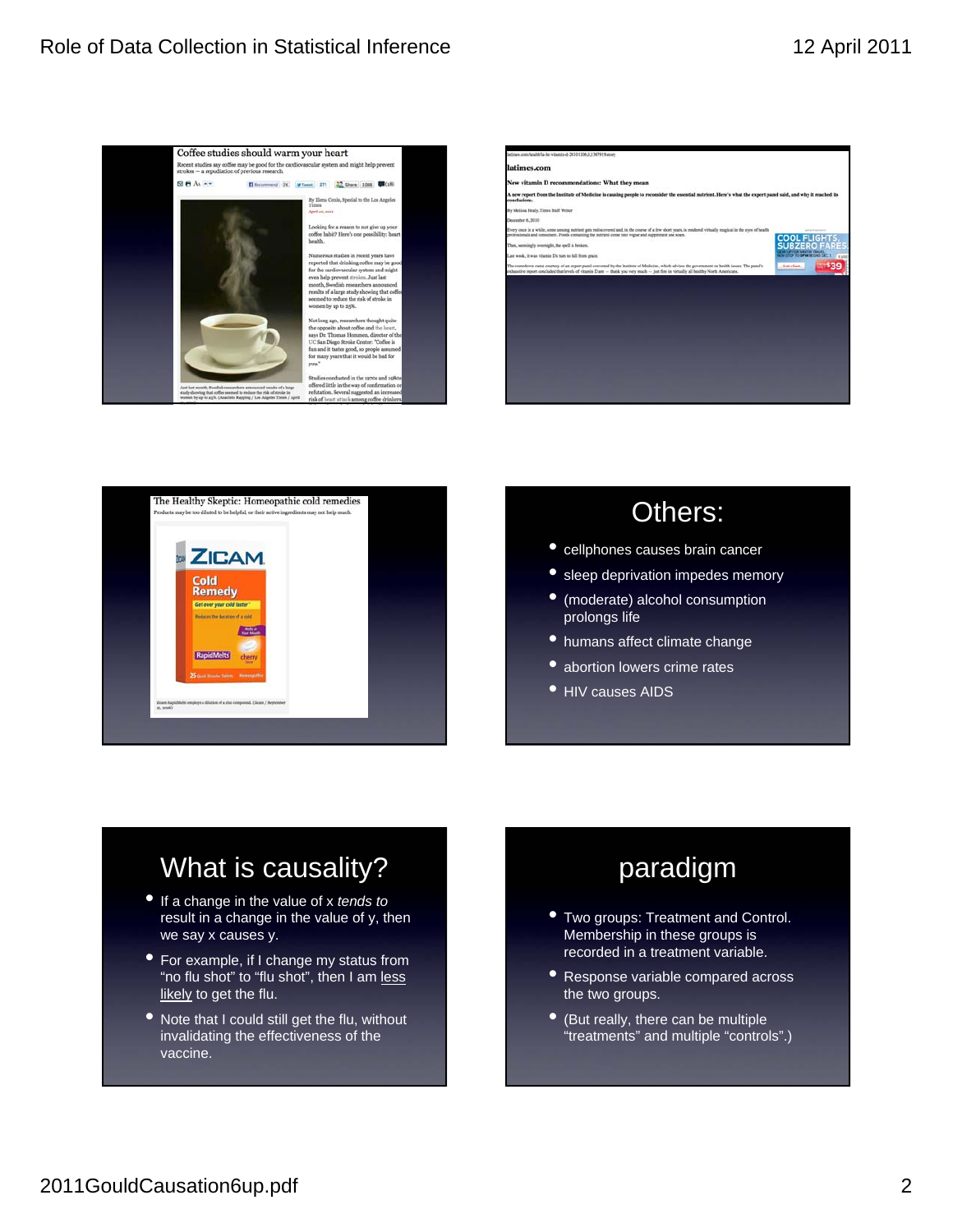## Why Causal Inference is Hard

- Confounding Factors
- "Confounding means a difference between the treatment and control groups -- other than the treatment- which affects the response" --David Freedman (Statistical Models)





## data collection

- Anecdotes
- Observational Studies
- Controlled Experiments

Word of Mouth Spreading Peanut Milk Customers say they can<br>By John M. Glionna<br>Times Staff Writer May 17, 2006

> "Listen, I'm not crazy," the Macy's worker said. "I know this stuff has made me a healthier woman."

Name that data collection method:

Anecdotes; no comparison group, so no causal inference possible

#### **Observational**

- Observational studies are those in which the subjects place themselves into treatment groups.
- Obviously, this may happen without their awareness.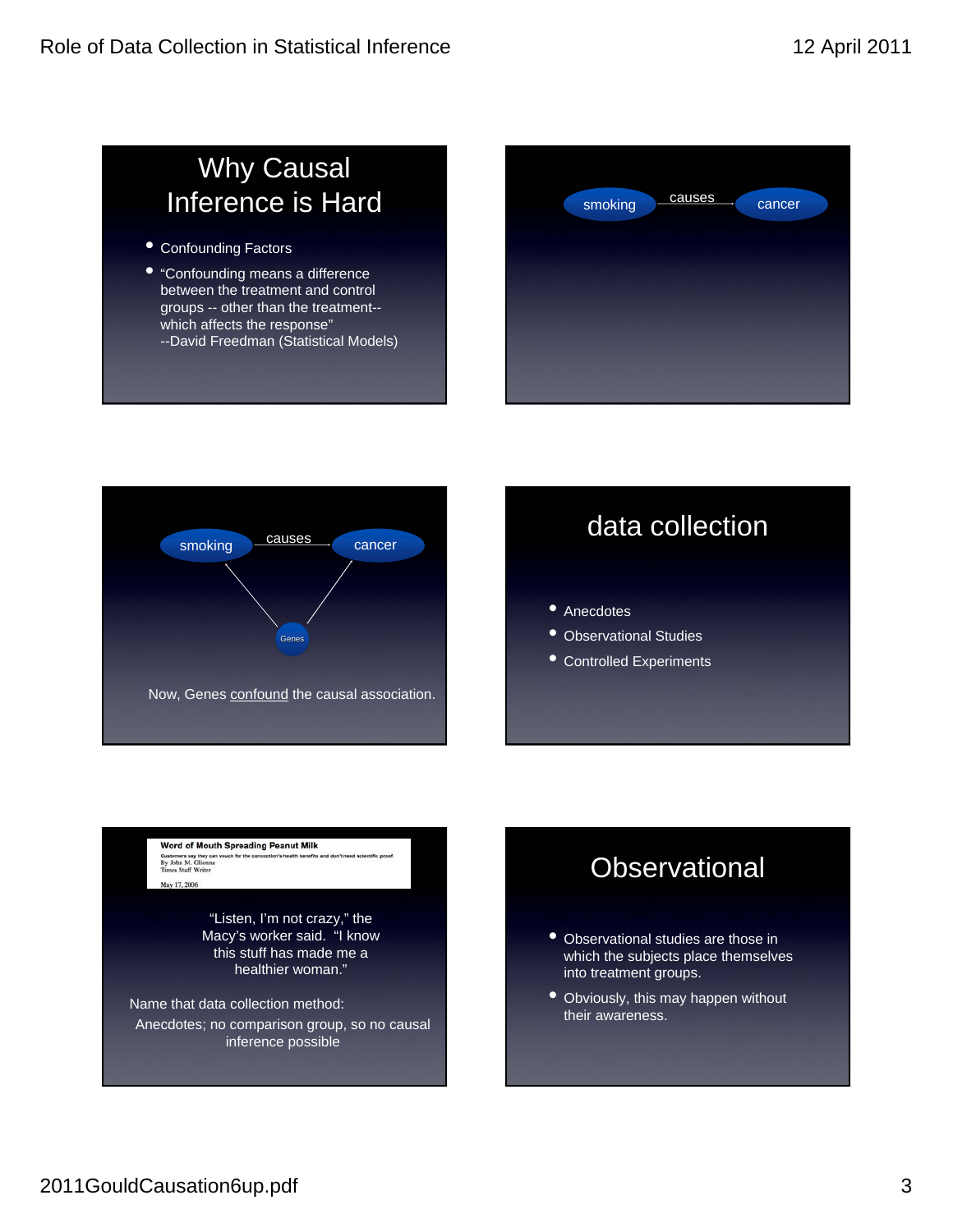## Observational?

- Cellphones cause brain cancer.
- Identify treatment and response variables.
- Observational? why?
- Yes, because no researcher could control a person's cell phone exposure over time.

# Fact of Life

- One can never know if there are confounding factors in an observational study.
- Researchers can eliminate, but there could always be a nagging doubt that we just haven't thought of the right one.

#### The secret to successful causation

- Make sure the groups you are comparing are similar *in every way* except for the value of the treatment variable.
- Said differently: make sure there are no confounding factors.
- Easier said than done. But here's one way of doing:

## Randomized, Controlled **Experiments**

- Random assignment assures similar groups.
- If sample sizes are large, both groups will be "the same", thus eliminating confounders.
- If sample sizes are not large, both groups are the same "on average".

# Randomized

- Only in a randomized, controlled experiment can we make causal inference.
- (and even then, we need to be aware of problems).

## Why?

- Because only in a randomized, controlled experiment are the treatment and control groups the same, on average.
- Thus, if the response variable is different the only explanation is the treatment.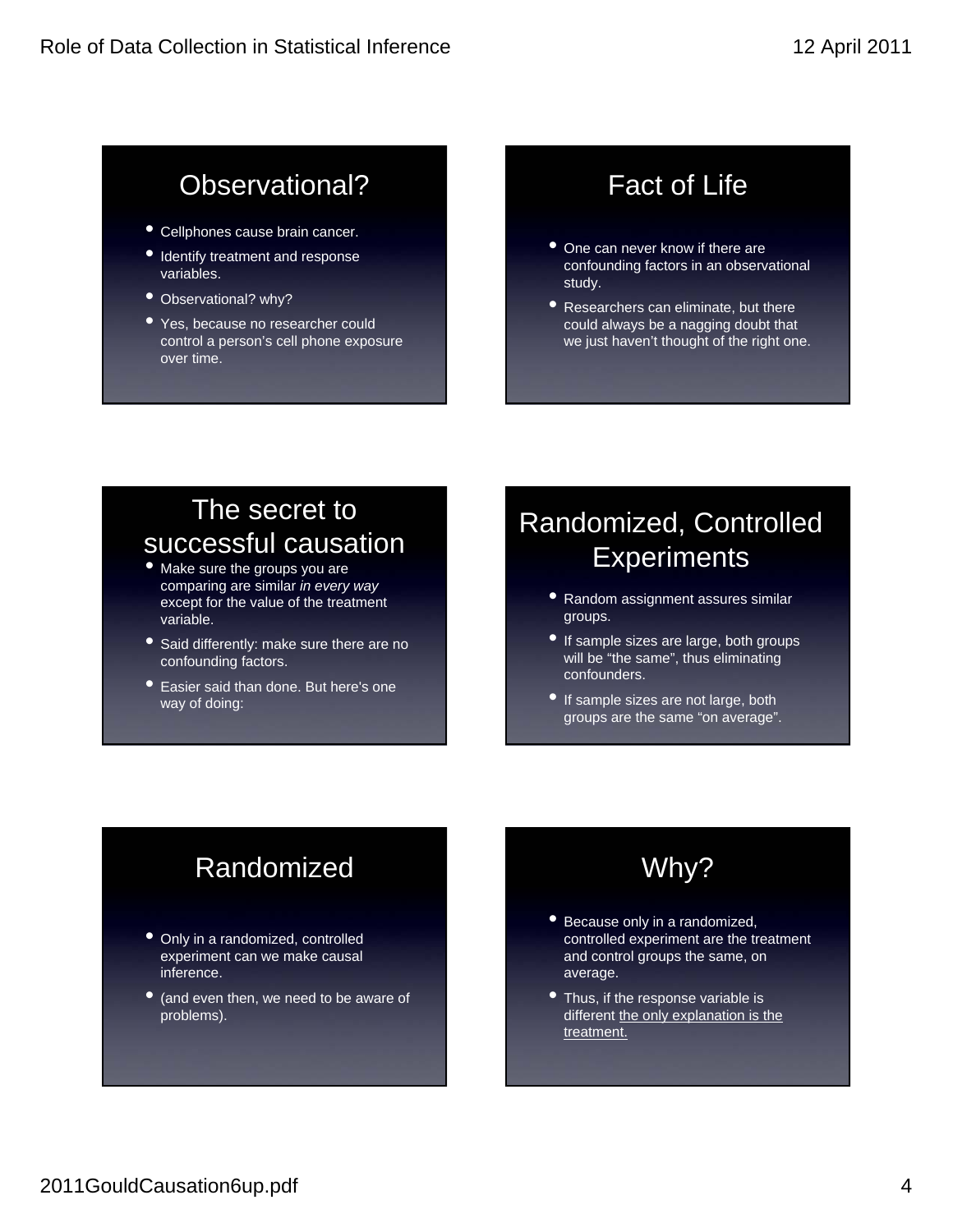#### What every student should know & understand

- Data beat anecdotes.
- Random assignment in comparative experiments allows causal conclusions to be drawn.
- **Random sampling allows generalization** to the population
	- Guidelines for Assessments and Instruction<br>in Statistics Education (GAISE), College Report<br>.

|                                      | Random<br>assignment                              | <b>No Random</b><br><b>Assignment</b>                                    |
|--------------------------------------|---------------------------------------------------|--------------------------------------------------------------------------|
| Random<br><b>Sample</b>              | causality can be<br>extended to the<br>population | No causality, but<br>an association<br>can be extended<br>to population. |
| No Random<br><b>Sample</b>           | Causality, but<br>only for the<br>sample.         | no statistical<br>inference                                              |
| Statistical Sleuth. Ramsey & Schafer |                                                   |                                                                          |

## Students should recognize

- Common sources of bias in surveys and experiments.
- How to determine when cause-andeffect can be inferred, based on how data were collected.

Guidelines for Assessments and Instruction in Statistics Education (GAISE), College Report

## Students should know

• How to critique news stories and journal articles that include statistical information, including identifying what's missing in the presentation and the flaws in the studies or methods used to generate the information.

Guidelines for Assessments and Instruction in Statistics Education (GAISE), College Report

## What to Teach

- **How to distinguish observational** studies from controlled experiments.
- How to identify confounders and explain why they confound.
- Don't rush to conclusions based on a single study.
- Controlled, randomized experiments can go wrong.

## What to Teach

- Give students headlines. Ask them whether the headline is making a claim for causation or for association.
- Students have difficulty telling these apart because our everyday language blurs the distinction.